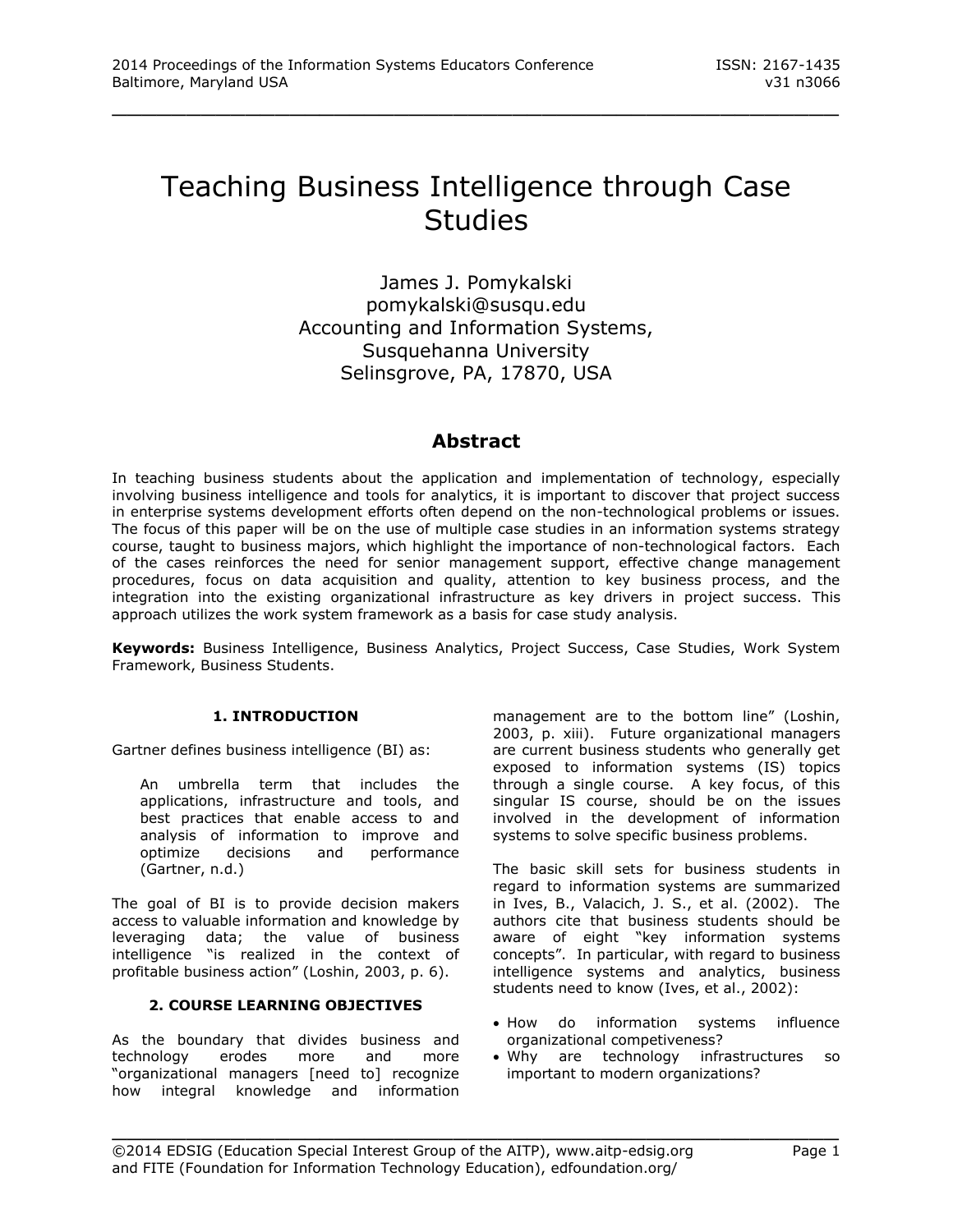- What are the unique economics of information and information systems?
- How do information systems enable organizational processes?
- How do organizations develop, acquire and implement information systems?

These five questions form the basis for the course learning objectives. In particular, the course is intended to give students an introduction in the development and application of key business intelligence tools, including analytics, and expose the students to the key issues facing organizations in developing enterprise level information systems. Since the goal of business intelligence systems is to improve decision-making by leveraging data and information to make better decisions. Note the students do not actually develop the BI or analytic solutions as this is beyond the scope of this course.

In the next section, the use of case studies as a pedagogical tool is described. A brief description of the literature on the impact of case studies on student learning is examined.

#### **3. PEDAGOGICAL USE OF THE WORK SYSTEM FRAMEWORK IN CASE STUDY ANALYSIS**

Case studies provide students with an "indirect, or vicarious, doing experience" (Fink, 2013, p. 120). "Case studies cut across a range of companies, industries, and situations, providing an exposure far greater than what students are likely to experience otherwise." (Corey, 1996, p. 1) The use of case studies as a pedagogical took of many information systems (IS) educators is important to help students learn and appreciate the realities of IS-related decision-making situations. The case study allows instructors to *guide* student learning rather than *enforce* learning (Myers & James, 1993). Case studies create opportunities for the instructor "to assist students in gaining critical skills (problem solving, oral and written communication, teamwork, etc.) in a number of different ways through the preparation and presentation of the case study" (Pomykalski, 2013, p. 2). These skills have been shown to be highly valuable to potential employers (Alsop, 2004; Cappel, 2001).

The key aspect in developing these critical skills is in the preparation of the case (both by the student and the instructor). Student preparation can vary widely and guidelines for the preparation of the case by students do exist (Edge, 1982; Ronstandt, 1993; Corey, 1996).

Preparation begins with a close reading of case in order for the student to identify key issues, major players, and important facts and scenarios. Pre-case writing assignments, which could be assigned as part of the preparation process, can include a range of activities; from a series of discussion questions focused on the major issues in the case to a formal written analysis (Pomykalski, 2013).

#### **Work System Framework Application in Pre-Case Assignment**

The pre-case assignment is based on the student's understanding and application of the elements in the Work Systems Framework (Alter, 2013).

The work system framework (WSF) "provides a perspective for understanding systems in organization, whether or not those systems use IT extensively" (Alter, 2013, p. 75). The framework's "domain of greatest relevance is ITreliant work systems" (Alter, 2013, p. 75); business intelligence certainly fits this classification.

A work system (WS) is defined as "system in which human participants and/or machines perform work using information, technology, and other resources to produce products and/or services for internal or external customers" (Alter, 2006, p. 11); a list of key terms are shown in Table 1 (adapted from Alter, 2006). The framework views IT-reliant systems through nine elements: customers, products & services, processes & activities, participants, information, technology, strategies, environment, and infrastructure.

In order to provide a basis for student understanding and discussion of the cases the WSF of nine elements is introduced and applied to each of the cases in the course. The WSF is used as the basis for student preparation and the pre-case assignment.

The pre-case assignment requires that each student identify and list the "instances" (direct references) of each of the nine elements that are found in the case. The students prepare a listing of the instances, with page numbers, where they believe each of the nine elements is discussed;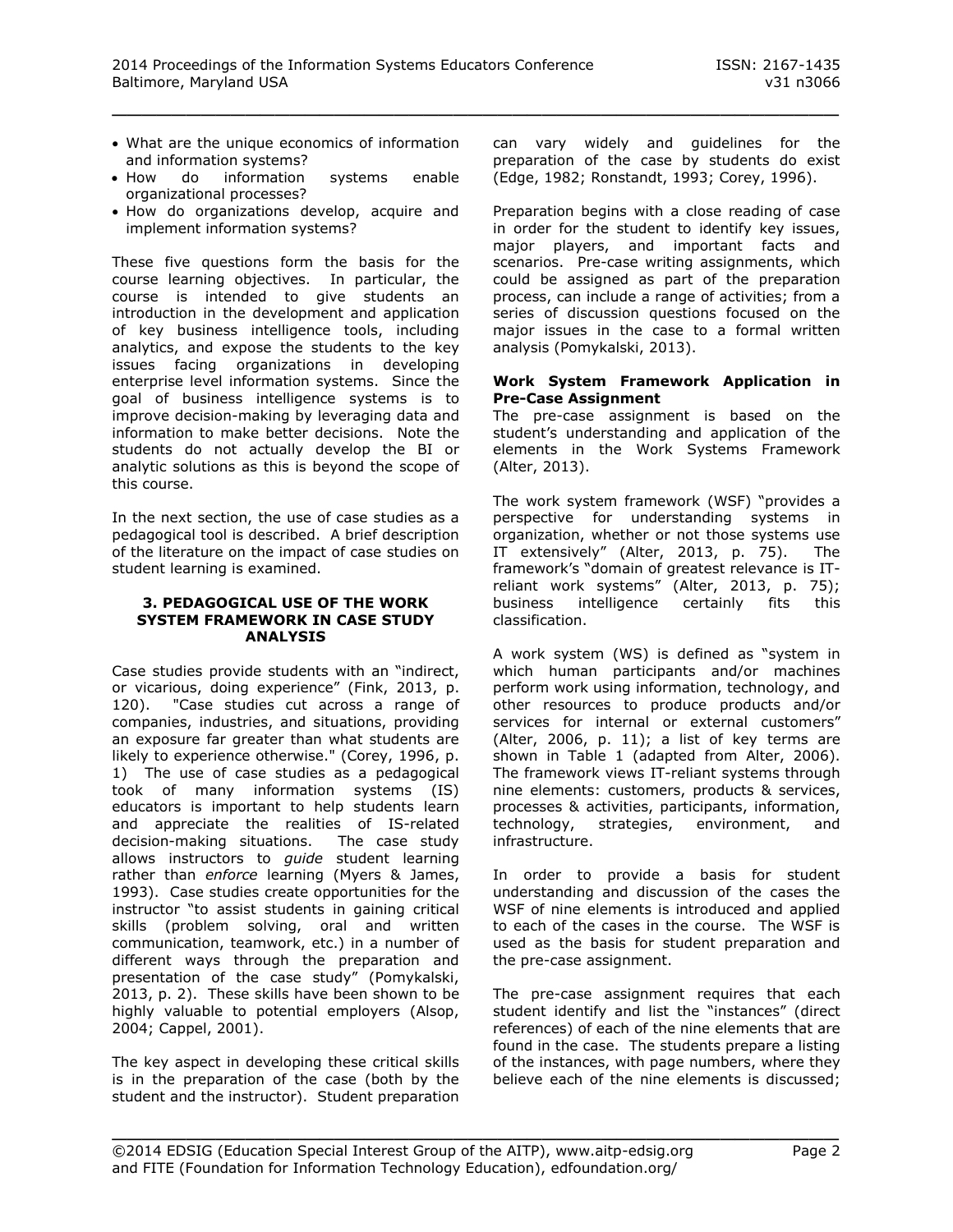the page numbers are for future reference in discussions and post-case analysis.

The benefit of using the WSF of nine elements is that, in the preparation of the case, students can focus on each element separately in identifying these "instances", then in further in-class discussion the integration between the elements and their influence in the success (or failure) of the information system can be developed.

| Terms             | Definition                                                      |
|-------------------|-----------------------------------------------------------------|
| System<br>Work    | view of work that is<br>A                                       |
| (WS)              | occurring through a purposeful                                  |
|                   | system                                                          |
| Work System       | A model for organizing an                                       |
| Framework         | initial understanding of how a                                  |
| (WSF)             | particular WS operates and                                      |
|                   | what it accomplishes                                            |
| Customers         | People that receive, use<br>or                                  |
|                   | benefit from products<br>&                                      |
|                   | services that the WS produces                                   |
| Products<br>&     | Combination of all the physical                                 |
| <b>Services</b>   | things, information, and                                        |
|                   | services that the WS produces                                   |
|                   | for its various customers                                       |
| &<br>Processes    | Includes all of<br>the work                                     |
| <b>Activities</b> | practices within<br>the<br>WS,                                  |
|                   | including structured business                                   |
|                   | processes and unstructured,                                     |
|                   | perhaps improved activities                                     |
| Participants      | People who perform the work                                     |
| Information       | Includes the codified and non-<br>codified information used and |
|                   | created<br>as participants                                      |
|                   | perform that work                                               |
| Technology        | Tools that help people work                                     |
|                   | more efficiently                                                |
| <b>Strategies</b> | articulated<br>the<br>Includes                                  |
|                   | business strategies that the                                    |
|                   | WS is operating under                                           |
| Environment       | Includes the organizational,                                    |
|                   | competitive,<br>cultural,                                       |
|                   | technical, and<br>regulatory                                    |
|                   | environment impacting the WS                                    |
| Infrastructure    | <b>Includes</b><br>human,                                       |
|                   | informational, and technical                                    |
|                   | resources that support the                                      |
|                   | WS; often shared with other                                     |
|                   | work systems                                                    |
|                   | Table 1: Work System Framework Key Terms                        |

# **Discussion**

The largest part of the value of teaching with a case is in the discussion. Guidelines for student behavior during the discussion process are given by Barnes, Christensen & Hansen (1986), these behaviors are to:

- Participate and listen actively throughout class discussions.
- Contribute ideas, analysis, and personal experiences instead of simply presenting case facts.
- Build on each other's comments and critique and debate different points of view

The discussion, with the class as a whole, begins by examining the key WSF elements that are driving the case. Usually, key elements are identified by the number of instances found in the case so students are asked to identify the key elements in this way.

Discussion then moves to more of an integrative approach in which key elements are linked together, usually by the students through prompting from the instructor. The discussion continues until all integrative components are discussed.

#### **Post-Case Analysis**

Finally, a post-case assignment is utilized to finalize the learning experience. From the case study literature, these assignments are in-depth analysis; usually the formal analysis document is used to develop the students' analytical thinking and problem solving skills (Pomykalski, 2013). Rosier (2002) found that through the use of reflective reports as a post-case assignment, "with appropriate guiding questions", improved the value and relevance of the case to students.

Currently, a series of integrative questions are used to elicit the understanding of the students about the case particulars. Starting with the second case, integration, in the form of compare-and-contrast questions are used to show the relationships between the material in previous cases to the current case.

#### **4. RATIONALE FOR USE OF WORK SYSTEM FRAMEWORK AS ANALYSIS TOOL**

The primary reason for using the WST approach is precisely because it incorporates, directly, the "socio-technical" aspects of a system. This "socio-technical" aspects of a system. contrasts with the view of the "system-as-atechnical-artifact" perspective espoused by many systems analysis textbooks (Whitten & Bentley, 2007; Dennis, Wixom, and Roth, 2009; Hoffer, George & Valacich, 2014; Kendall &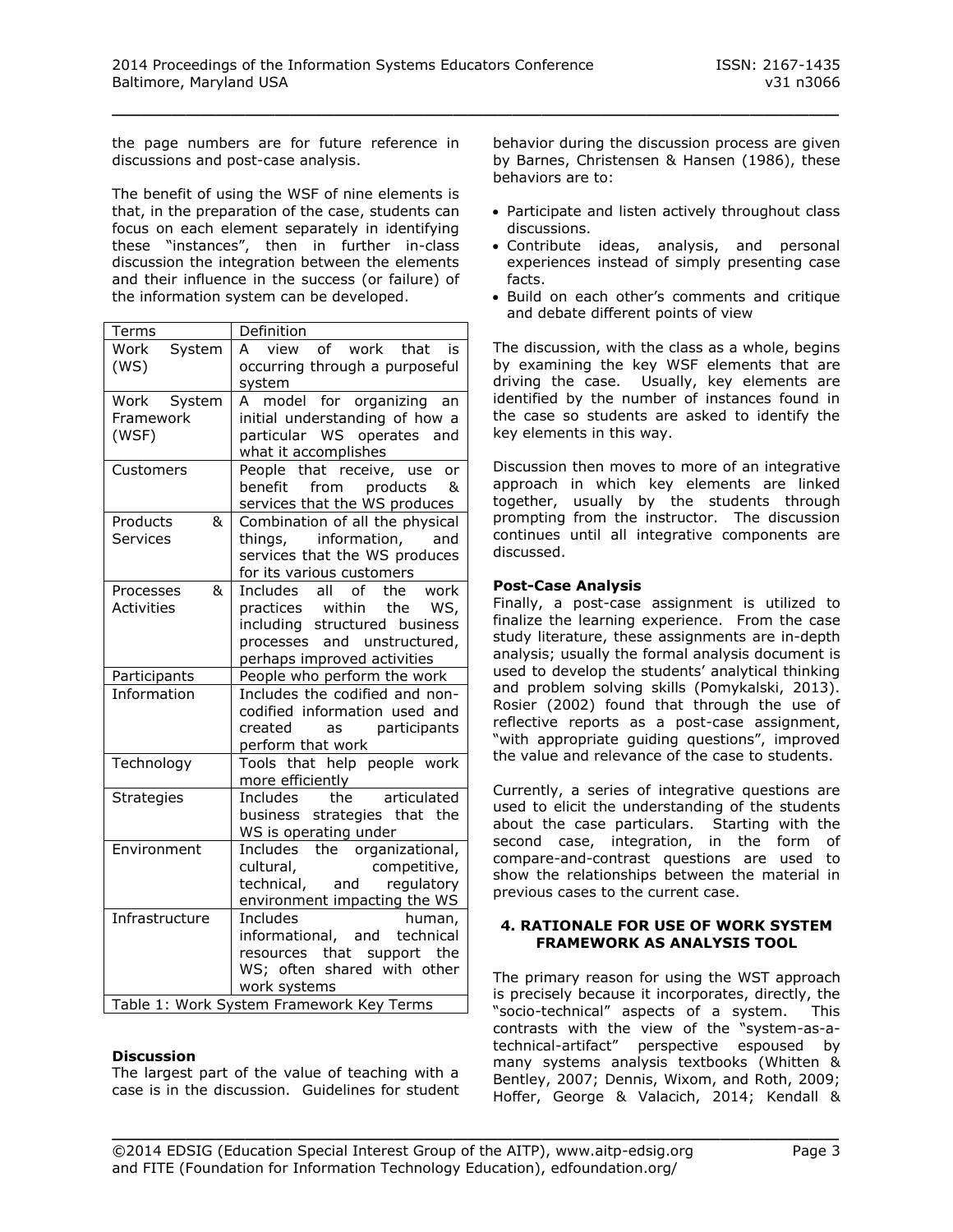Kendall, 2011; Mathiassen, Munk-Madsen, Neilsen & Stage, 2000).

The "socio-technical" view serves two primary purposes: (1) it serves to address the final two items business students need to know, as presented in section two, about business intelligence systems and analytics and (2) it provides a better grounding for business students who often have the "system-as-atechnical-artifact" perspective due to prior coursework and lack of experience with organizational dynamics.

# **5. FACTORS IN SUCCESSFUL IMPLEMENTATION**

The course, taught primarily to junior and senior level business majors, analyzes five cases throughout the semester. The first two cases are focused on the integration of Enterprise Resource Planning (ERP) systems within organizations. These cases highlight unsuccessful implementation efforts where the primary reason for the unsuccessful implementation rests on the "participants" within the system. The last three cases in the course all deal with implementation efforts, largely deemed as successful, of business intelligence.

A predominant number of "instances" in the ERP cases discuss the shortcomings of both the participants and the human infrastructure set up for the implementation of the ERP; primarily senior management and front line employees abdicating their responsibility in the development effort (Edwards & Humphreys, 2005; Paper, Tingey, & Hok, 2003). It is easy therefore for the students to understand that this technological solution implementation was derailed by the human elements.

A third ERP case (Zarotsky, Pliskin, & Heart, 2006) contrasts the upgrade for a functional ERP system to the original implementation process. This case illustrates the change in attitude exhibited by upper management; "this upgrade project was perceived by both business and IS management as a pure IS project, requiring minimal involvement of business management" (Zarotsky, Pliskin, & Heart, 2006, p. 18). In addition, this case illustrates the influence of the environment element on the upgrade. The upgrade project, which the company was reluctant to undertake the upgrade due to multiple uncertainties, but was forced to upgrade due to SAP dropping support of the

current ERP software version (Zarotsky, Pliskin, & Heart, 2006).

The first of the BI cases describes the benefits derived from the development and use of a data warehouse at Whirlpool Corporation (Haley, Watson, & Goodhue, 2006). This case is a stark contrast to the previous ERP cases. Upper management exhibits a firm commitment to create an integrated infrastructure that allows the participants to be "informated" (Zuboff, 1998); to have their jobs radically changed and expanded by the introduction of the data warehouse. This case in rich in examples of how the project aligns with stated business strategies, positive participant examples, and a well-integrated technical infrastructure focused on problem solving (Haley, Watson, & Goodhue, 2006).

The second BI related case deals with an investigation into the use of data mining (by an Australian Insurance Company) in order to set automobile policy rates (Yeo & Smith, 2003). This case illustrates the need for capable and knowledgeable participants to perform data mining activities. While the insurance company has a strong technical infrastructure (an existing data warehouse) for analysis purposes, they lack a knowledgeable human infrastructure (participants that understand data mining activities). Outside assistance is used, in the form of a graduate student and her professor, to examine the feasibility of using data mining to rethink pricing strategies. A three step approach (set of processes and activities) is described that lead to a new profitable, pricing strategy.

While data mining proves feasible in the creation of the pricing strategy, the primary issue facing the insurance company going forward is the hiring of technical participants to continue these efforts. This case focuses on the processes and activities, participants, and information (in the form of data to create customer clusters and neural networks) necessary to carry our analytics work (Yeo & Smith, 2003).

The final case examined in the course is a description of a mature business intelligence strategy utilized at Norfolk Southern Corporation (Wixom, et al., 2011). Facing a new competitive landscape due to deregulation and the acquisition of Conrail (a service-oriented railroad) Norfolk Southern embarked on a strategy to build data-driven applications to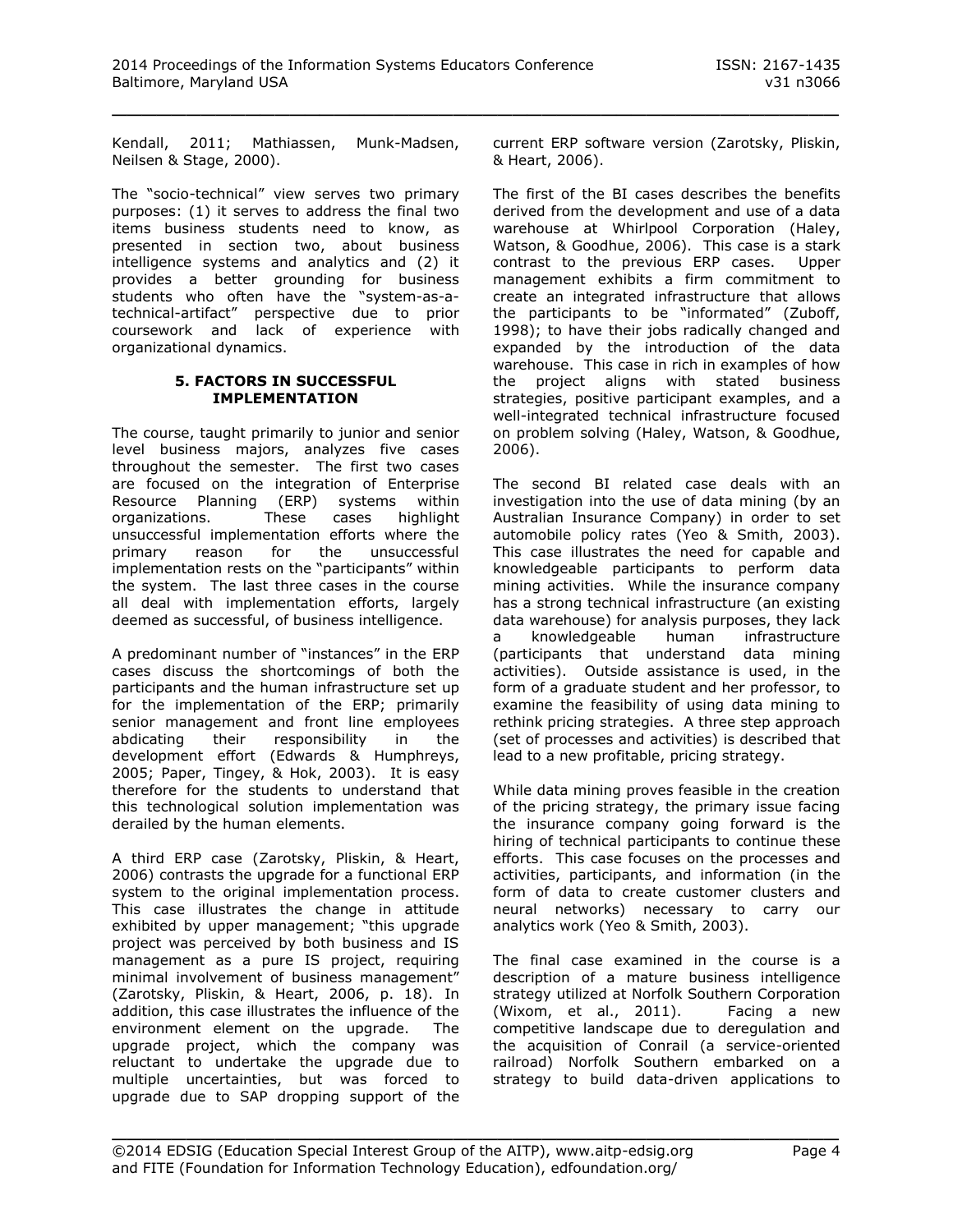serve customers and minimize previous inefficiencies in operations.

The case discussion focuses on the processes and activities, participants, and technologies that were part of the transition to a customerfacing, data-driven work environment. These technologies, which included a data mart and an operational dashboard, were used to meet multiple corporate objectives designed to transform Norfolk Southern into a competitive, customer responsive railroad. In addition, organizational structures used to support the BI development are also highlighted.

# **6. CONTRIBUTIONS TO AWARENESS OF INFORMATION SYSTEMS IMPACTS**

As Alter (2013) states information systems have been considered to be sociotechnical systems. However, while sociotechnical theory attempts to separate the social systems from the technical system, the WSF views the social and technical as part of a single system. This view is easier for business students to comprehend using the nine elements of the work system framework to guide their initial analysis.

One of the benefits extracted from using this nine element framework is that students see that system implementation issues (both positive and negative) are not largely due to just the technical side but are a blend of the "fit" between the social and technical systems. Students can see that user involvement, knowledge, and training are key elements in the social side that need to be the focus of any new systems development project.

# **7. FUTURE WORK IN USING THE WORK SYSTEM FRAMEWORK**

To date, students have viewed the use of the WSF to analyze cases as both positive and negative.

One of the most significant negatives is the time needed to introduce each of the nine elements. The time utilized to create the base knowledge of the elements has shortened the time available to consider the cases in more detail both individually and collectively. One particular option being considered is to create a blended classroom environment where the burden for understanding the nine elements is shifted to the student. However, this still leaves the problem of giving students adequate time to

digest and comprehend the nine elements before embarking on the case study analysis.

Another issue that has limited the effectiveness of the WSF elements is the inability of students to see the integration of the nine elements. Without sufficient understanding of the sociotechnical nature of information systems the students do not comprehend the impact of one element on another, for instance, the impact of an insufficient infrastructure for development on how participants perform the relevant processes and activities. One possible method that has been tried once is devoting class time for small group discussion of the elements and their interaction using directed questions.

There are also two changes contemplated for the administration of the case studies. First, a change in the administration of the discussion of the cases to enhance the learning process is under consideration. In the future the use of small groups (3 to 4 students) will be used prior to the whole class discussion. Techniques for facilitating small group discussions, from Barkley (2009), Bean (2011), and Fink (2013) will be considered.

A second change is being considered with respect to the post-case analysis. The use of learning logs (Baker, 2003) or reflective reports (Rosier, 2002) could lead to deeper learning and help student develop critical thinking skills. A rewrite of the post-case assignment with more reflective type questions will be introduced in the future.

# **8. CONCLUSIONS**

Once understood, the use of the work system framework has met with generally positive results. Table 2 shows the results of three primary evaluation questions and the average student response. The students ranked the questions on a 1 to 5 scale with 5 being excellent and 1 being Poor.

As can be seen from these results the students saw value in using the work system framework. Only two students (out of 68 students) found the WSF either fair of poor. The students also saw value in the use of the case studies as well. Only five of the 68 had an unfavorable response to the case studies. The students were less impressed with the Alter textbook, however, student comments suggested that they better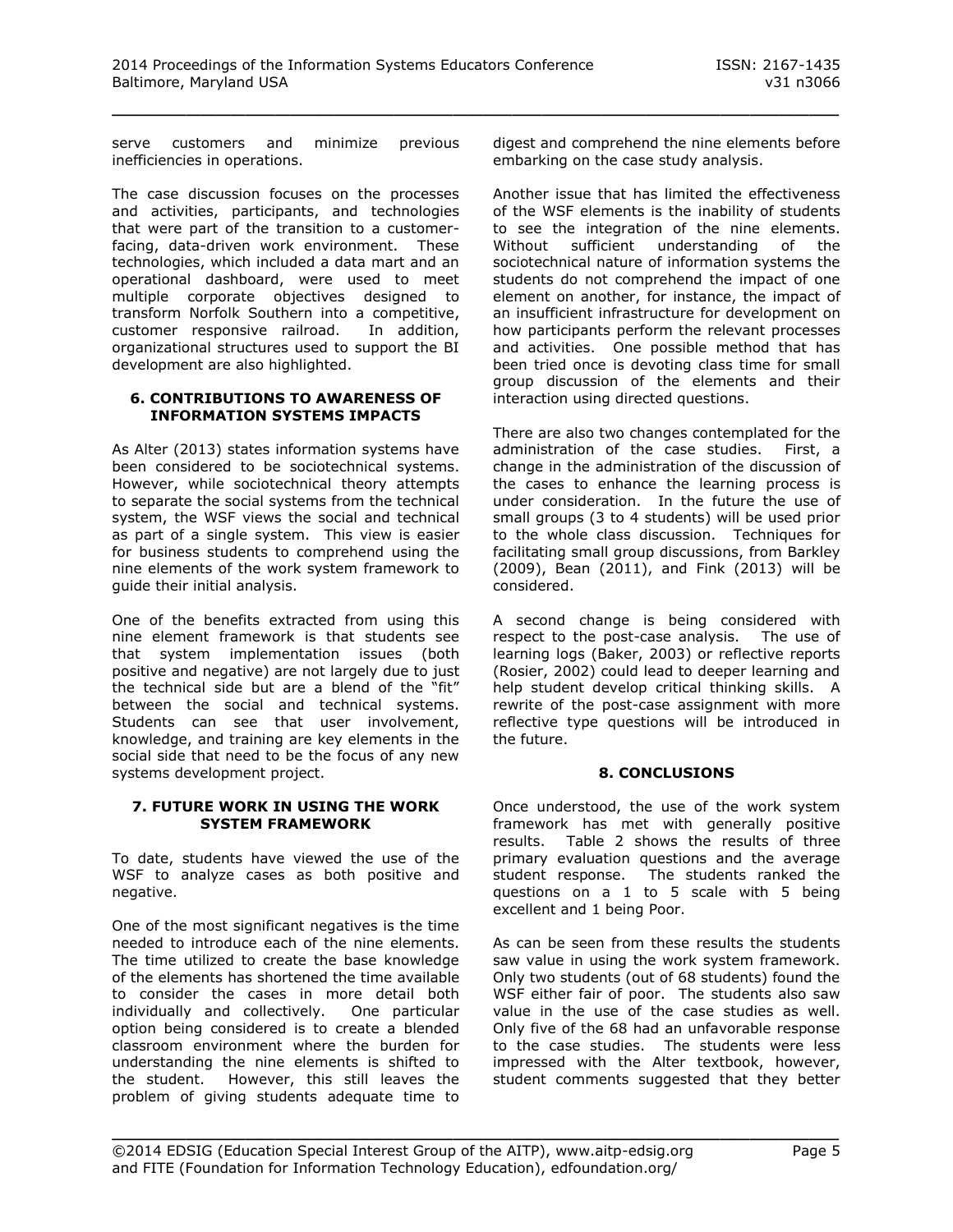understood the cases based on the thorough review of the elements.

| Question (N=68)                                                                           | Average<br>Response |  |
|-------------------------------------------------------------------------------------------|---------------------|--|
| Value of the Alter textbook for<br>understanding & learning the<br>course concepts        | 3.56/5              |  |
| Value of the work system<br>framework for understanding &<br>learning the course concepts | 4.25/5              |  |
| Value of the case studies for<br>understanding & learning the<br>course concepts          | 4.00/5              |  |
| Table 2: Student Course Evaluations                                                       |                     |  |

The combination of the use of the WSF and the case studies served to improve the understanding and learning of the students. One student commented that "the course covered a broad range of topics and applied it to real-life situations". Another student believed that a major strength of the course was gaining "a fundamental understating of information systems in a corporate environment". Finally, one student cited as a major course strength "making students realize how important BI implementation is and how involved one must be while the system is being implemented".

From the course evaluation questions and the student comments, the author believes that the students are:

- (1) more aware of the influence of information systems on the bottom line of an enterprise (from all cases), because the students see that implementation failure is costly,
- (2) able to see the importance of technical infrastructures (the BI cases), through the application of elements in the WSF,
- (3) able to understand the unique economics of information and information systems (the BI cases), through seeing the impact on an organization,
- (4) able to see how information enables organizational decision-making (all cases); the decision makers in the cases are "informated", and
- (5) able to understand the development, acquisition, and implementation of information systems; the major steps and obstacles in development are shown.

The use of the WSF, in combination with the selected cases, has given students a better understanding of the complexities of information

systems, especially BI systems, and why it is crucial for enterprise success to get the implementation correct.

# **9. ACKNOWLEDGEMENTS**

The author would like to thank the three anonymous reviewers for their time and helpful and constructive comments. The revisions suggested have made this paper clearer and more comprehensive.

# **10. REFERENCES**

- Gartner. (n.d). Business Intelligence, IT Glossary. Retrieved June 5, 2014 from [http://www.gartner.com/it](http://www.gartner.com/it-glossary/business-intelligence-bi/)[glossary/business-intelligence-bi/.](http://www.gartner.com/it-glossary/business-intelligence-bi/)
- Loshin, D. (2003). Business intelligence: the savvy managers guide, Morgan Kaufmann Publishers, San Francisco.
- Ives, B., Valacich, J. S., Watson, R. T., Zmud, R. W., Alavi, M., Baskerville, R., Baroudi, J. J., Beath, C., Clark, T., Clemons, E. K., Davis, G., Davis, F., Dennis, A. R., Sawy, O. A., Fedorowicz, J., Galliers, R. D., George, J., Gray, P., Hirschheim, R. Jarvenpaa, S. Jessup, L., Kemerer, C. F., King, J. L., Konsynski, B., Kraemer, K. Luftman, J. N., March, S. T., Markus, M. L., Mason, R. O., McFarlan, F. W., McLean, E. R., Olfman, L., Olson, M. H., Rockart, J., Sanbamurthy, V., Todd, P., Vitale, M., Weber, R., & Whinston, A, B. (2002). What every business student needs to know about information systems, *Communications of the Association for Information Systems*, 9, 30.
- Fink, L. D. (2013). Creating significant learning expereinces: an integrated approach to designming college courses, revised and updated. Jossey-Bass, San Francisco, CA.
- Corey, E. R. (1996) The use of cases in management education*.* Harvard Business School Publishers, Cambridge, MA.
- Myers, C., & James, T. B. (1993). Promoting active learning: strategies for the college classroom*.* Jossey-Bass, San Francisco, CA.
- Pomykalski, J. J. (2013). Reinforcing systems analysis and design process learning, *Proceedings of the Information Systems Educators Conference (ISECON 2013)*.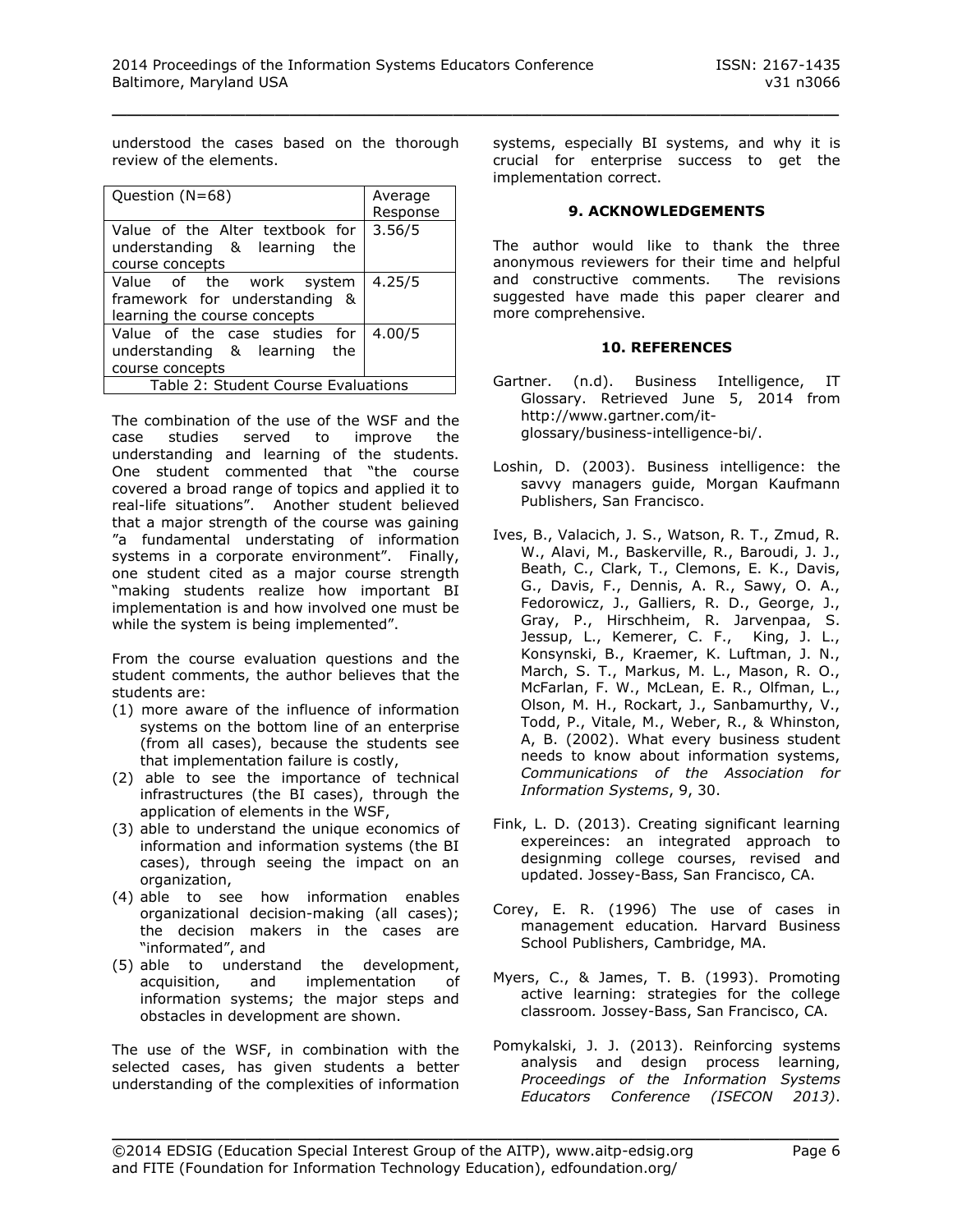November 7-10, San Antonio, TX, USA, EDSIG, 30, 2559.

- Alsop, R. (2004, September 22). How to Get Hired. *The Wall Street Journal*, R8.
- Cappel, J. J. (2001). A Systems Analysis & Design Case: ABC Church. *Journal of Information Systems Education.* 12(4). 233- 234.
- Ronstandt, R. (1993). The art of case analysis, Lord Publishing, Wayland, MA.
- Edge, A. G. (1982) The Guide to Case Analysis and Reporting. Systems Logistics, Inc., Honolulu, HI.
- Alter, S. (2013). Work System Theory: Overview of Core Concpets, Extensions, and Challenges for the Future. *Jouranl of the Association of Information Systems.* 14(2). 72-121.
- Alter, S. (2006). The Work System Method: Connecting People, Processes, and IT for Business Results. Work System Press, Larkspur, CA.
- Rosier, G. (2002). Using reflective reports to improve the case method. *The Journal of Management Development*. 21(7). 589-597.
- Barnes, L. B., Christensen, C. R., & Hansen A. J. (1994). Teaching and the case method: text, cases, and readings. Harvard Business School Publishers, Cambridge, MA.
- Whitten, J.L. & Bentley, L.D. (2007). *Systems*  Analysis & Design Methods. (7<sup>th</sup> Ed.). McGraw-Hill Irwin, New York, NY.
- Dennis, A., Wixom, B. H., & Roth, R. M. (2009). Systems analysis & design with UML version 2.0: An object-oriented approach (3rd Ed.). John Wiley & Sons, Inc., New York, NY.
- Hoffer, J.A., George, J.F., and Valacich, J.S. (2014). Modern Systems Analysis and Design. Seventh Edition. Pearson Prentice Hall, Upper Saddle River, NJ.
- Kendall, K. E., & Kendall, J. E. (2011). *Systems analysis and design* (8th Ed.). Pearson Prentice Hall, Upper Saddle River, NJ.
- Mathiassen, L., Munk-Madsen, A., Neilsen, P. A., & Stage, J. (2000). *Object oriented analysis & design*. Aalborg, Denmark: Marko Publishing ApS.
- Mettler, T. (2009). Towards a maturity model for supplier relationship management Edwards, H.M. & Humphries, L.P. (2005). Change Management of People & Technology in an ERP Implementation. *Journal of Cases on Informaton Technology.* 7(4). 143-159.
- Paper, D, Tingey, K.B., & Mok. W. (2003). The Relation Between BPR and ERP Systems: A Failed Project. *Journal of Cases on Informaton Technology.* 5. 45-62.
- Zarotsky, M., Pliskin, N., & Heart, T. (2006). The First ERP Upgrade Project at DSW: Lessons Learned from Disillusion with Simplicity Expectations. *Journal of Cases on Informaton Technology.* 8(4). 13-23.
- Haley, B., Watson, H.J., & Goodhue, D.L. (2006). The Benefits of Data Warehousing at Whirlpool. In Khosrow-Pour, M. (Ed.) *Cases on Database Technologies and Applications*. Information Resources Management Association, State College, PA.
- Zuboff, S. (1998). In the Age of the Smart Machine: The Future of Work and Power. Basic Books, New York, NY.
- Yeo, A. C. & Smith, K.A. (2003). Implementing a Data Mining Solution for an Automobile Insurance Company: Reconciling Theoretical Benefits with Practical Considerations. In Khosrow-Pour, M. (Ed.) *Annals of Cases on Information Technology, Volume 5*. Idea group Inc., State College, PA.
- Wixom, B.H., Watson, H.J., & Warner, T. (2011). Developing an Enerprise Business Intelligence Capability: The Norfolk Southern Journey. *MIS Quarterly Executive.* 10(2). 61-71.
- Barkley, E.F. (2009). Student Engagement Techniques: A Handbook for College Faculty. Jossey-Bass, San Francisco, CA.
- Bean, J.C. (2011). Engaging Ideas: The Professor's Guide to Integrating Writing, Critical Thinking, and Active Learning in the Classroom. Jossey-Bass, San Francisco, CA.